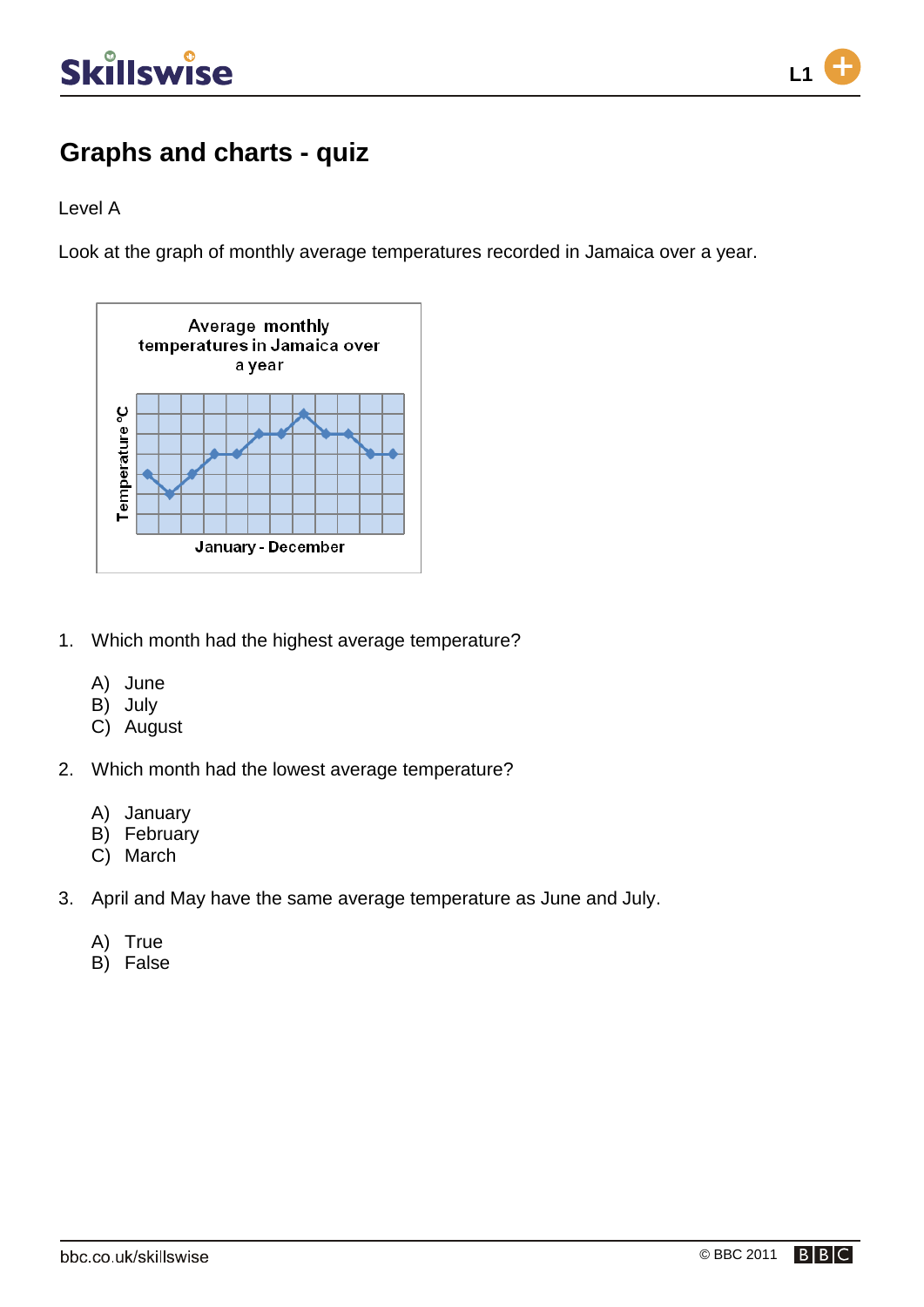

### **Graphs and charts - quiz**

Look at the chart of car sales.



- 4. Which make of car was the most popular?
	- A) Nissan
	- B) Vauxhall
	- C) Peugeot
	- D) Toyota
- 5. Which 2 makes of car sold over 150 each?
	- A) Toyota and MG Rover
	- B) Toyota and Vauxhall
	- C) Vauxhall and Peugeot
	- D) Peugeot and MG Rover
- 6. Which was the lowest selling make?
	- A) Land Rover
	- B) BMW
	- C) Jaguar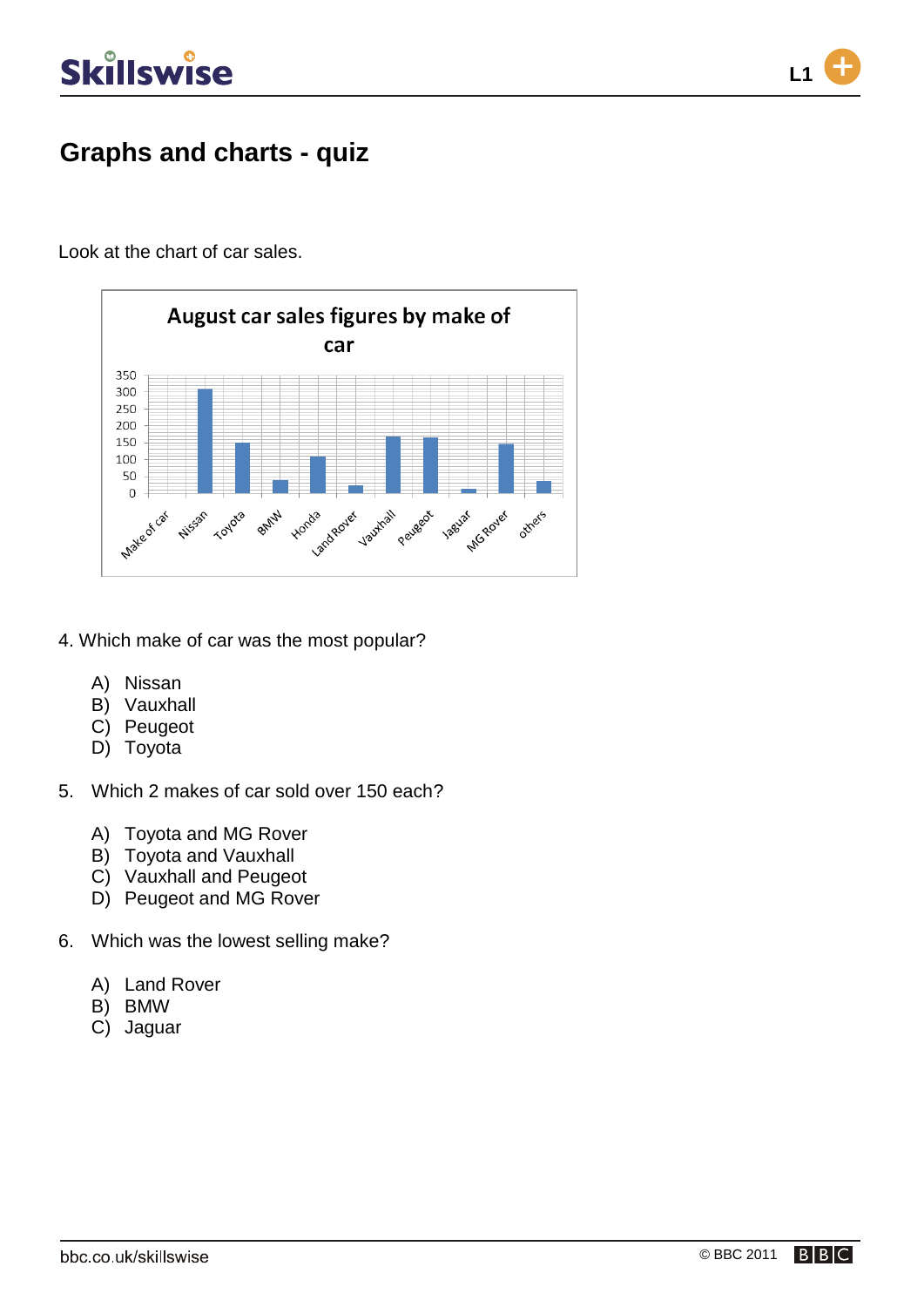

7. Here's how I spent the past 24 hours? Match the table and pie chart to find out what I spent the most time on.

| The past 24 hours |      |
|-------------------|------|
| Sleeping          | 7.5  |
| All meals         | 2.25 |
| getting dressed   | 0.5  |
| Travel            | 1.75 |
| Work              | 8.5  |
| Swimming          | 0.75 |
| Household chores  | 1.25 |
| Watching TV       | 1.5  |
| Total             | 24   |



- A) working
- B) sleeping
- C) getting dressed
- 8. I spent more time on meals than travel and getting dressed combined.
	- A) True
	- B) False
- 9. I spent less time watching TV than on doing my household chores.
	- A) True
	- B) False
- 10. What did I spend the least amount of time doing?
	- A) swimming
	- B) getting dressed
	- C) household chores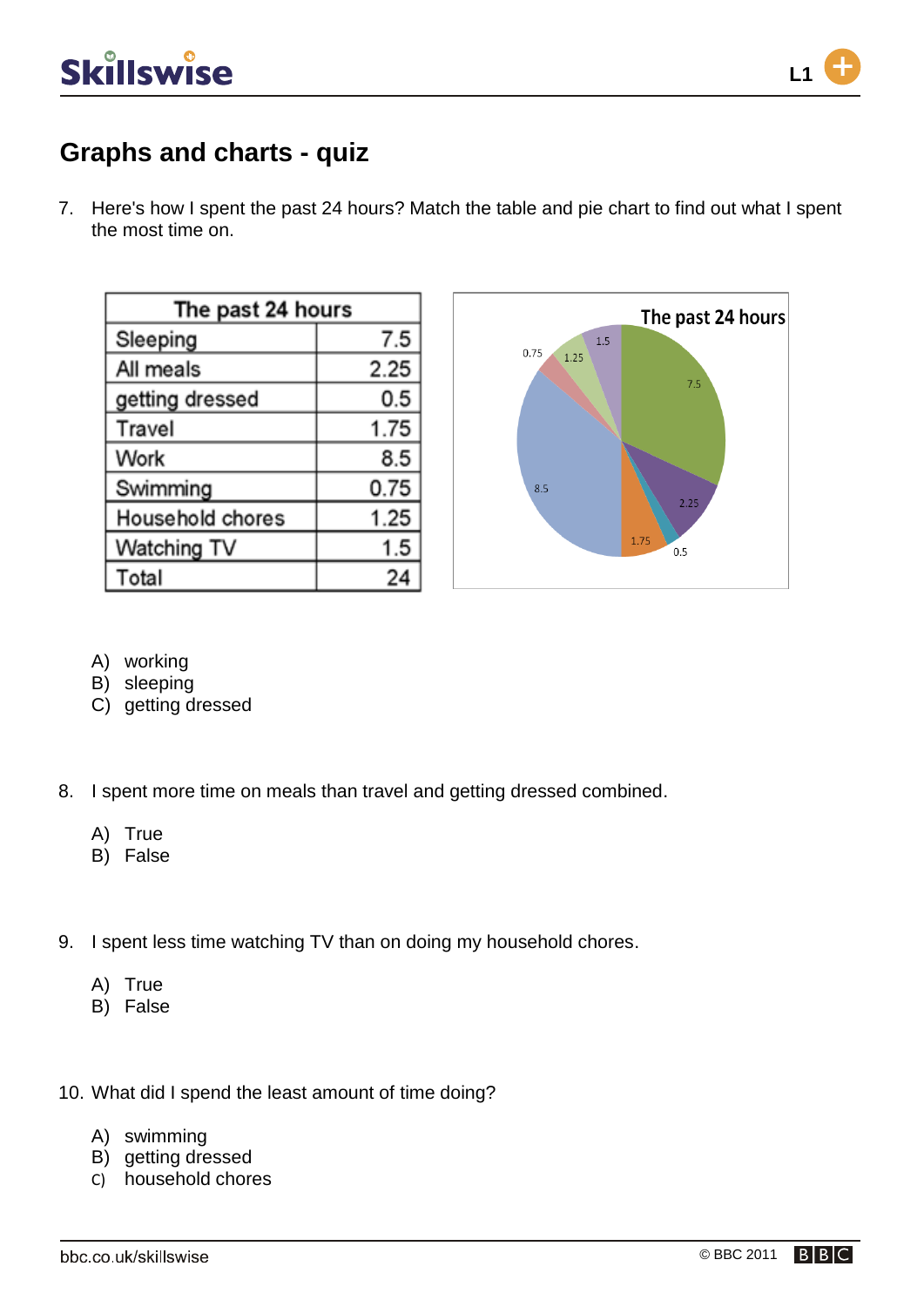

Level B

1. Choose the graph that best fits with this statement: "House prices rose in January and February, fell slightly in March and are now holding steady ".



2. Choose the graph that best fits with this statement: "The TV licence has been frozen for the next 3 years".



3. Choose the graph that best fits with this statement: "This car has excellent acceleration".



4. Choose the graph that best fits with this statement: "The price of groceries is still rising".

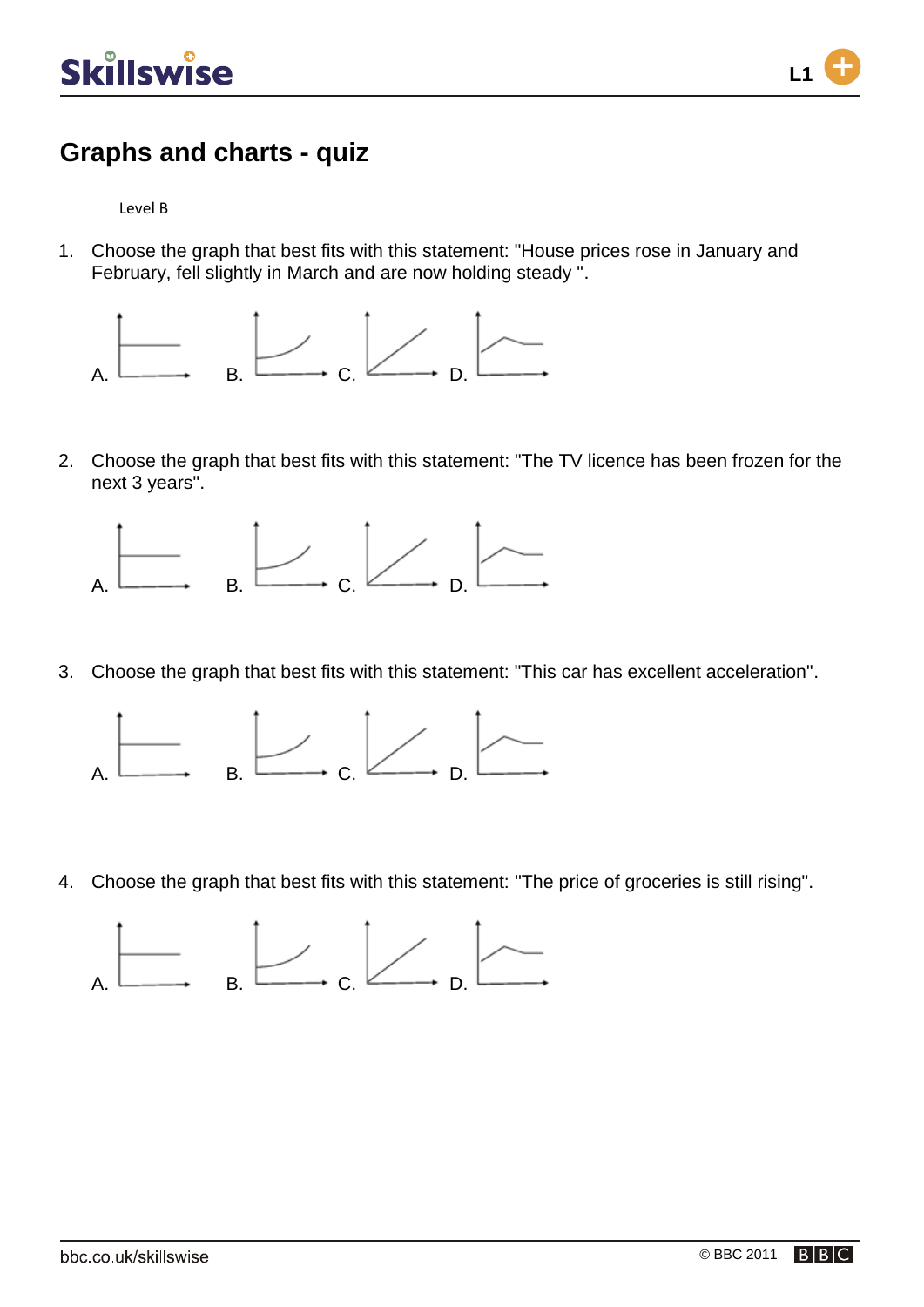

5. Look at the Venn diagram. Which country is in the United Kingdom but not in Great Britain?



- A) Northern Ireland
- B) Republic of Ireland
- C) Ireland
- 6. Look at the Venn diagram. How many countries are in included in the United Kingdom?
	- A) 6
	- B) 5
	- C) 4
- 7. From the Venn diagram, can you identify the 2 nations that make up the british Isles?
	- A) Great Britain and United Kingdom
	- B) United Kingdom and Northern Ireland
	- C) Republic of Ireland and Northern Ireland
	- D) United Kingdom and the Republic of Ireland
- 8. Look at the Venn diagram. Northern Ireland is part of Ireland as well as the United Kingdom.
	- A) True
	- B) False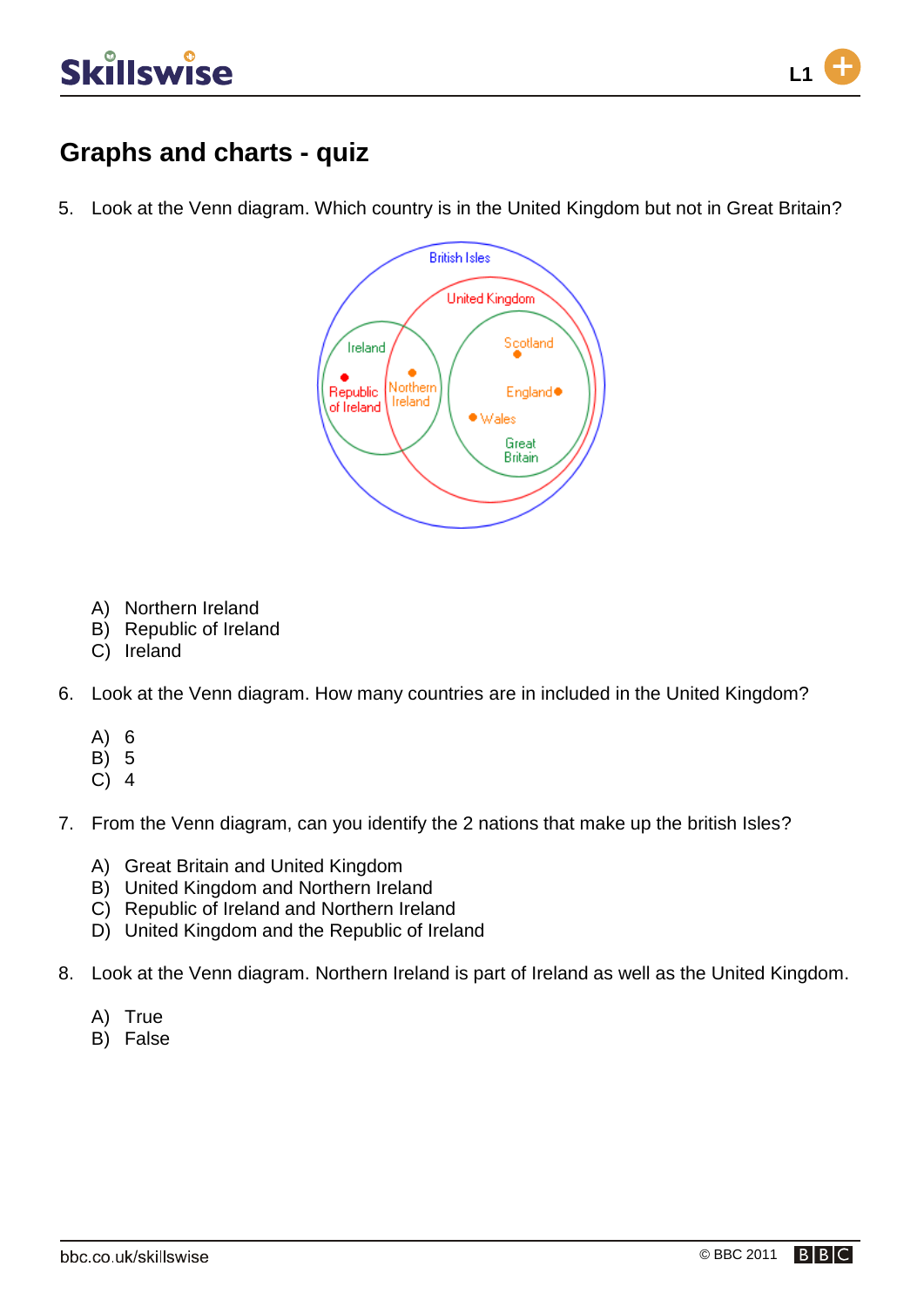### **Graphs and charts - quiz**



9. What service does the Council spend on the most?

- A) Cultural, Environmental and Planning Services
- B) Education Services
- C) Adult Community Care
- 10. What percentage of the Council's income is spent on Education?
	- A) less than 15%
	- B) more than on Children and Families
	- C) less than on "other" services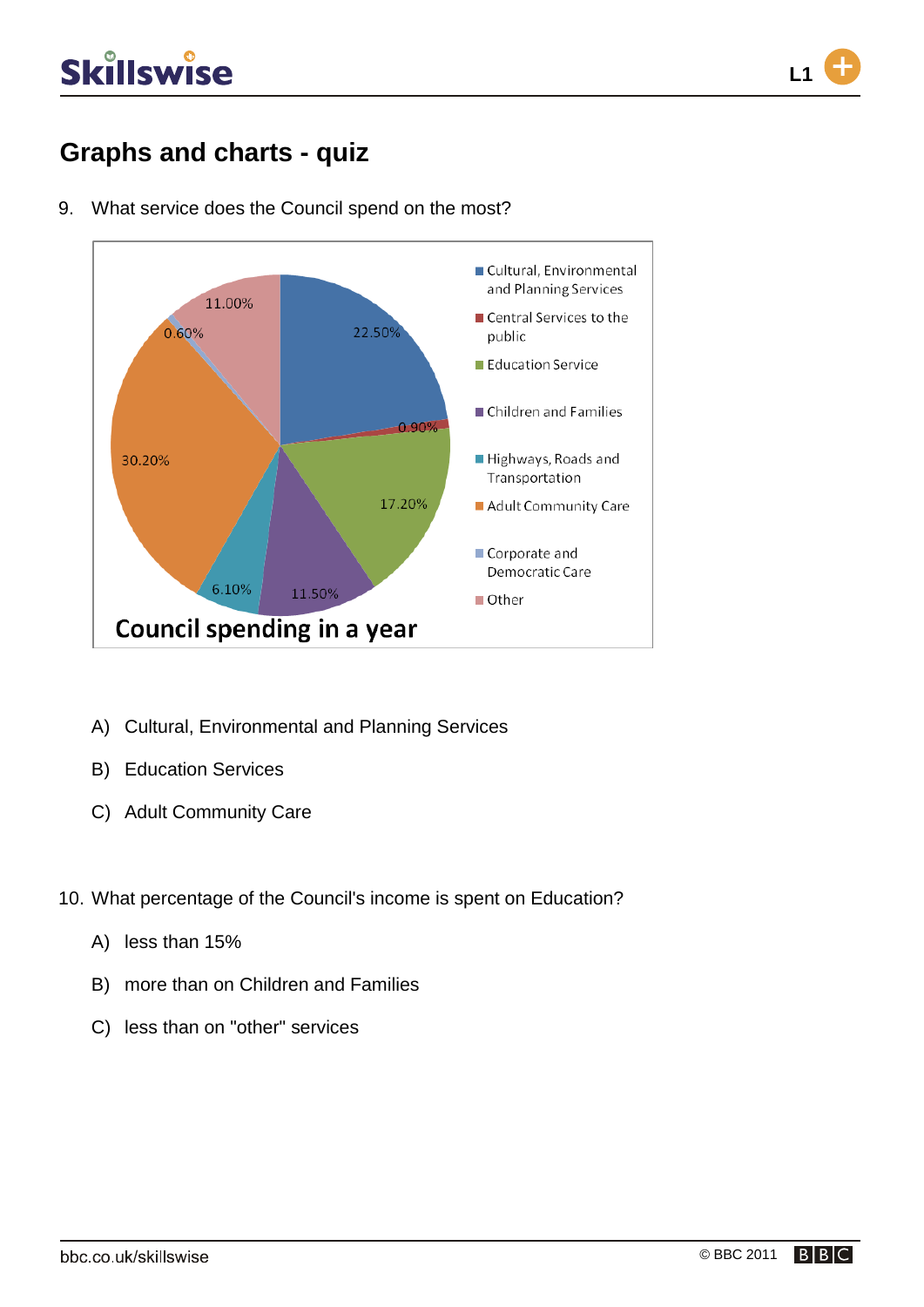

#### Level C

1. We collected data about the colour of shoes worn by 30 adults in a group. From the bar chart, find the second most popular colour of shoes amongst men



- A) Black
- B) Brown
- C) Red
- 2. From the bar chart, find the second most popular colour of shoes amongst women.
	- A) Black
	- B) Brown
	- C) Red
- 3. From the bar chart, how many adults wore white shoes?
	- A) 1
	- B) 2
	- C) 3
- 4. From the bar chart, find the total number of women who took part in the survey of shoe colours
	- A) 30
	- B) 17
	- C) 15
	- D) 13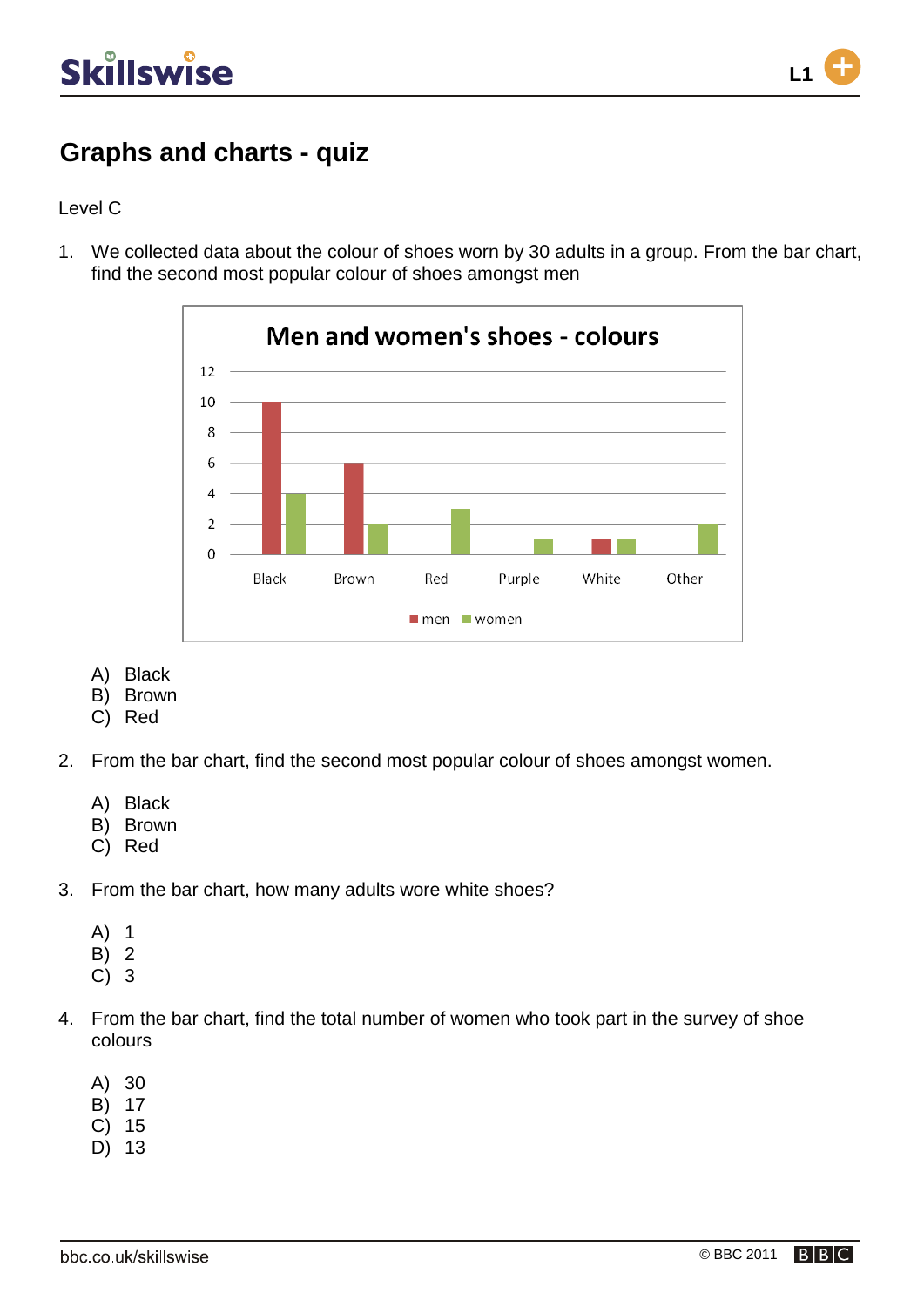

### **Graphs and charts - quiz**

5. Which of these statements best describes what is shown in the graph?



- A) The number of learners we've had in our college has dropped significantly over the last five years
- B) There has been a small decrease in the number of learners in our college over the last five years
- C) There has been no significant change in the number of learners in the last five years
- 6. From the graph, what was the decrease in the number of learners between Years 1 and 2?
	- A) 10
	- B) 15
	- C) 20
- 7. There was a small increase in numbers between Years 2 and 3 (see image above).
	- A) True
	- B) False
- 8. Which of these statements best describes what is shown in the graph?
	- A) The number of learners we've had in our college has dropped by over a 100 over the last five years
	- B) There has been a small increase in the number of learners in our college over the last five years
	- C) There has been no significant change in the number of learners in the last five years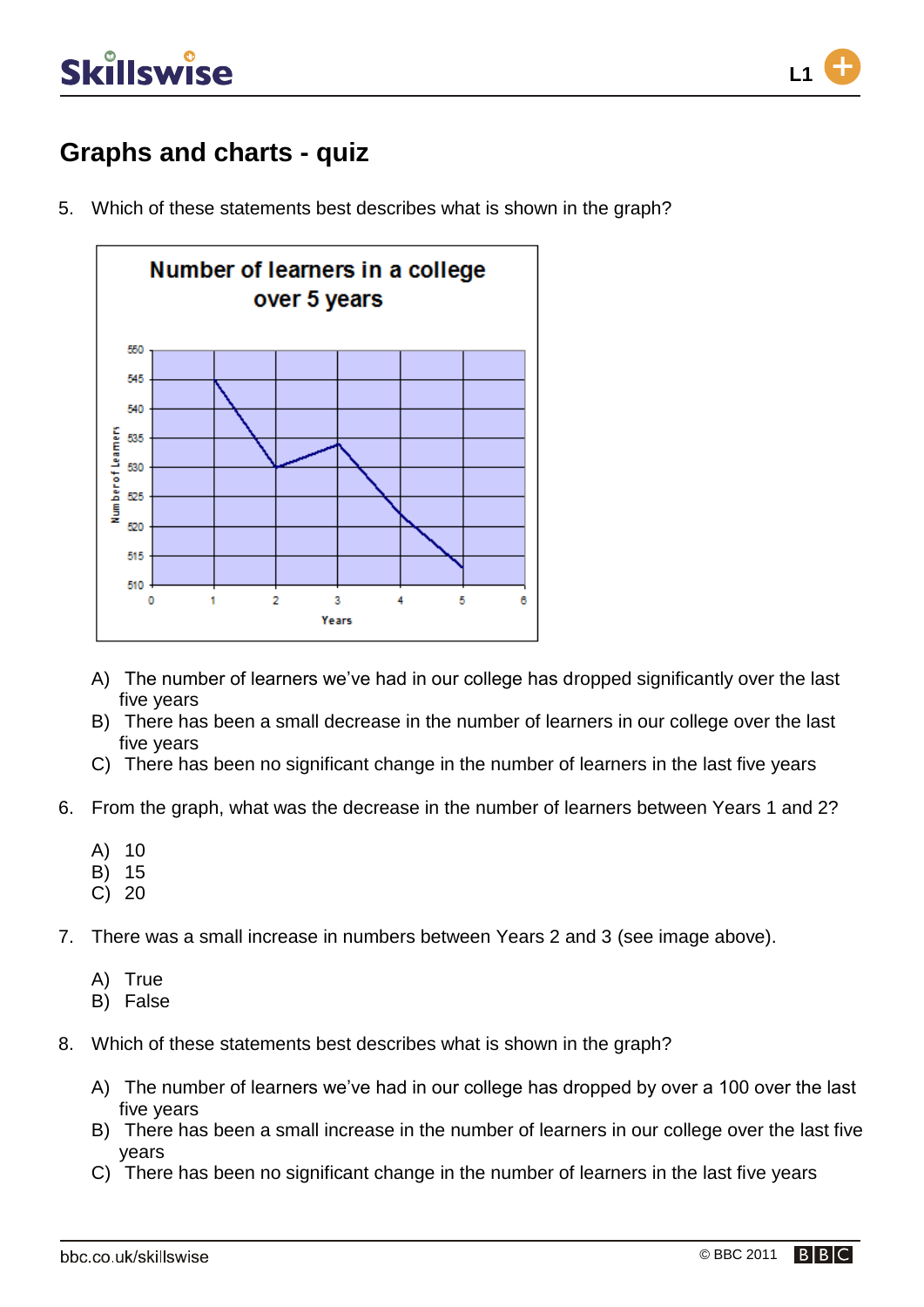

#### **Graphs and charts - quiz**

9. The number of learners in year 1 was about.....



- A) 600
- B) 500
- C) 550
- 10. The number of learners in year 5 (see image above) was about…..
	- A) 550
	- B) 499
	- C) 510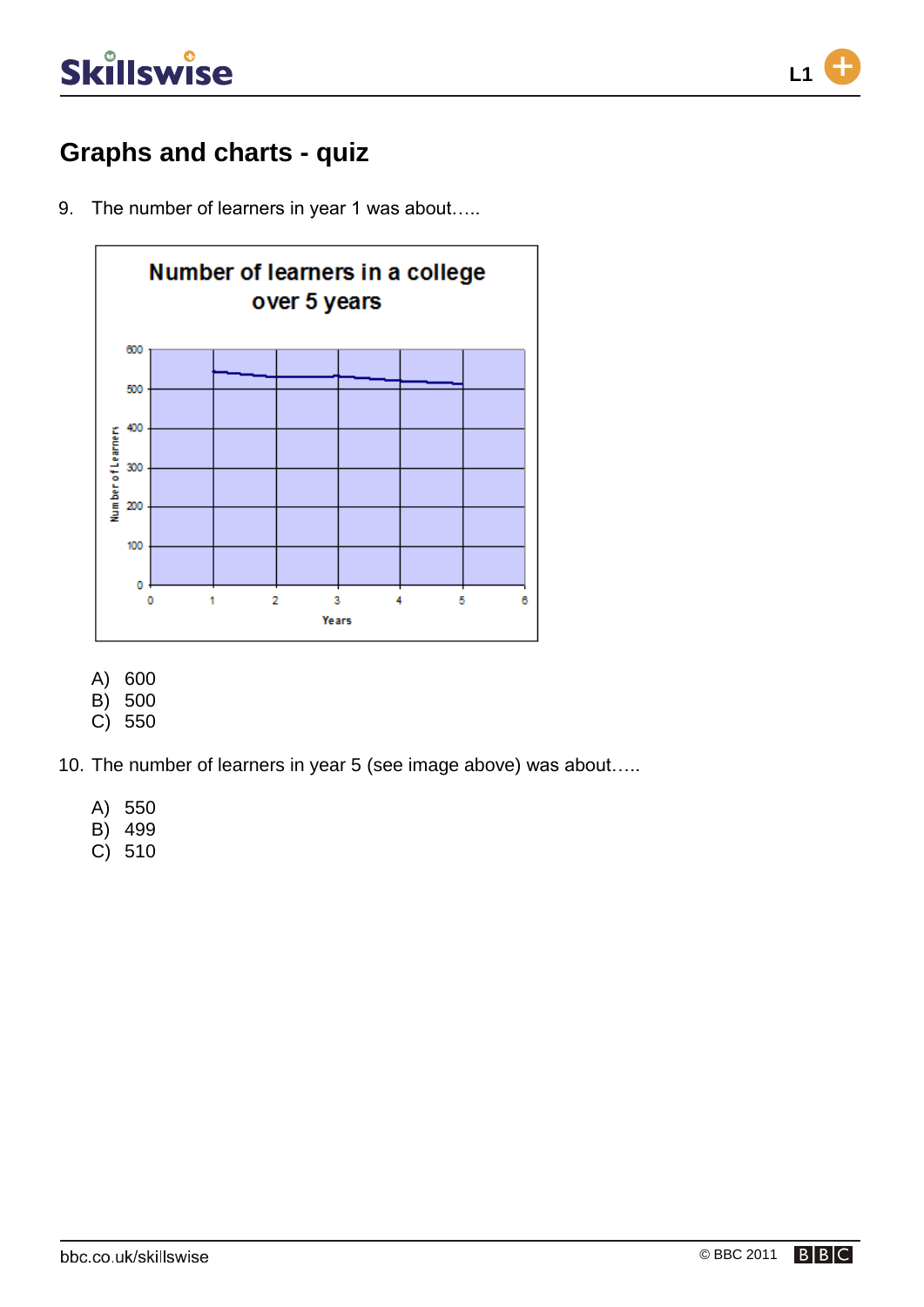

Answers

Level A

Look at the graph of monthly average temperatures recorded in Jamaica over a year.



1. Which month had the highest average temperature?

The correct answer is: C. August .

The peak point in the graph is for the month of August

2. Which month had the lowest average temperature?

The correct answer is: B. February.

The lowest point of the graph is in the month of February

3. April and May have the same average temperature as June and July .

The correct answer is: B. False.

April and May have the same average temperature as November and December.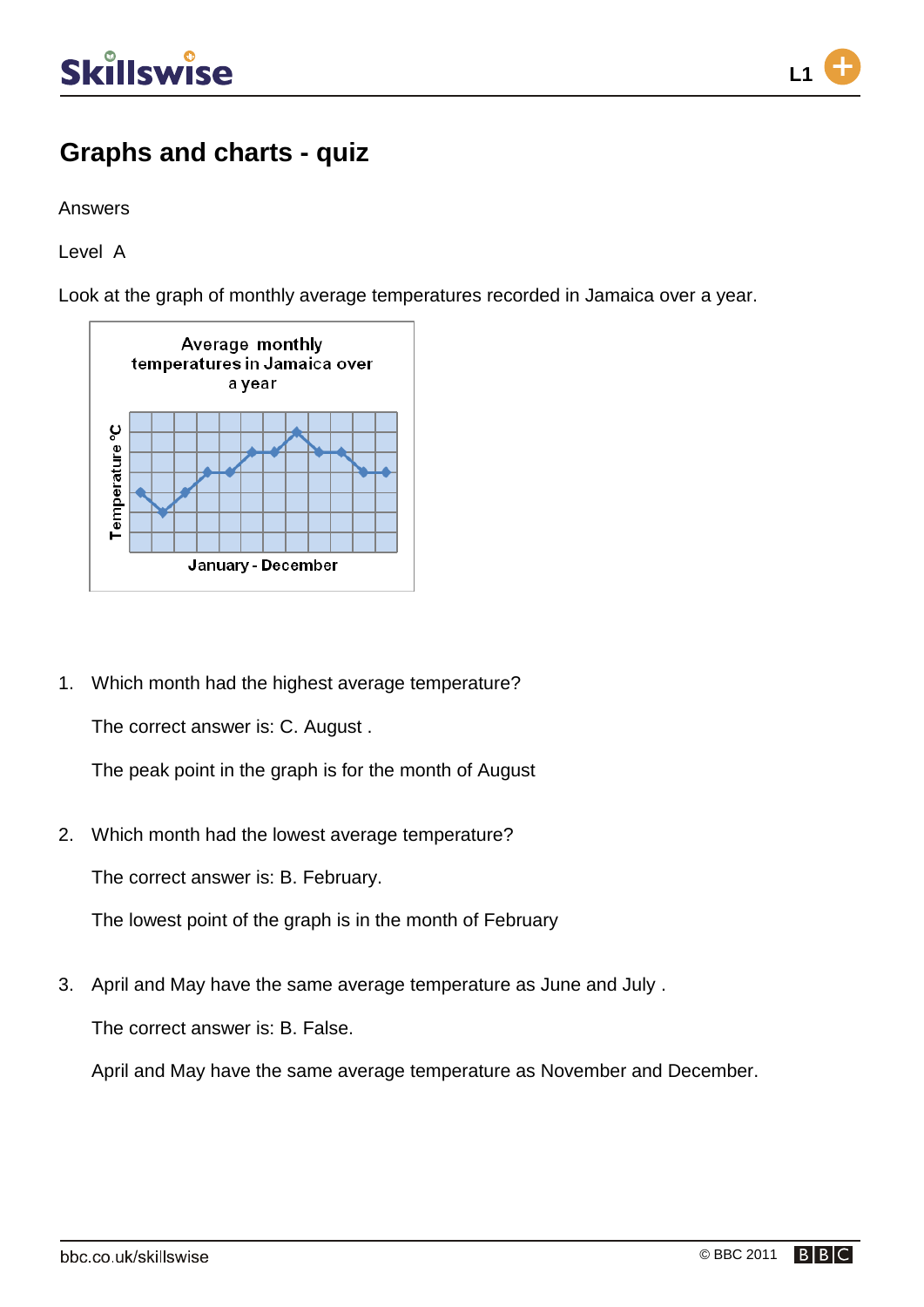

### **Graphs and charts - quiz**

Look at the chart of car sales.



4. Which make of car was the most popular?

The correct answer is: A. Nissan.

It outsold all the other make of cars.

5. Which 2 makes of car sold over 150 each?

The correct answer is: C. Vauxhall and Peugeot.

You can see that the bars for these makes, extend over the 150 mark.

6. Which was the lowest selling make?

The correct answer is: C. Jaguar.

The bar for this make is the smallest of all.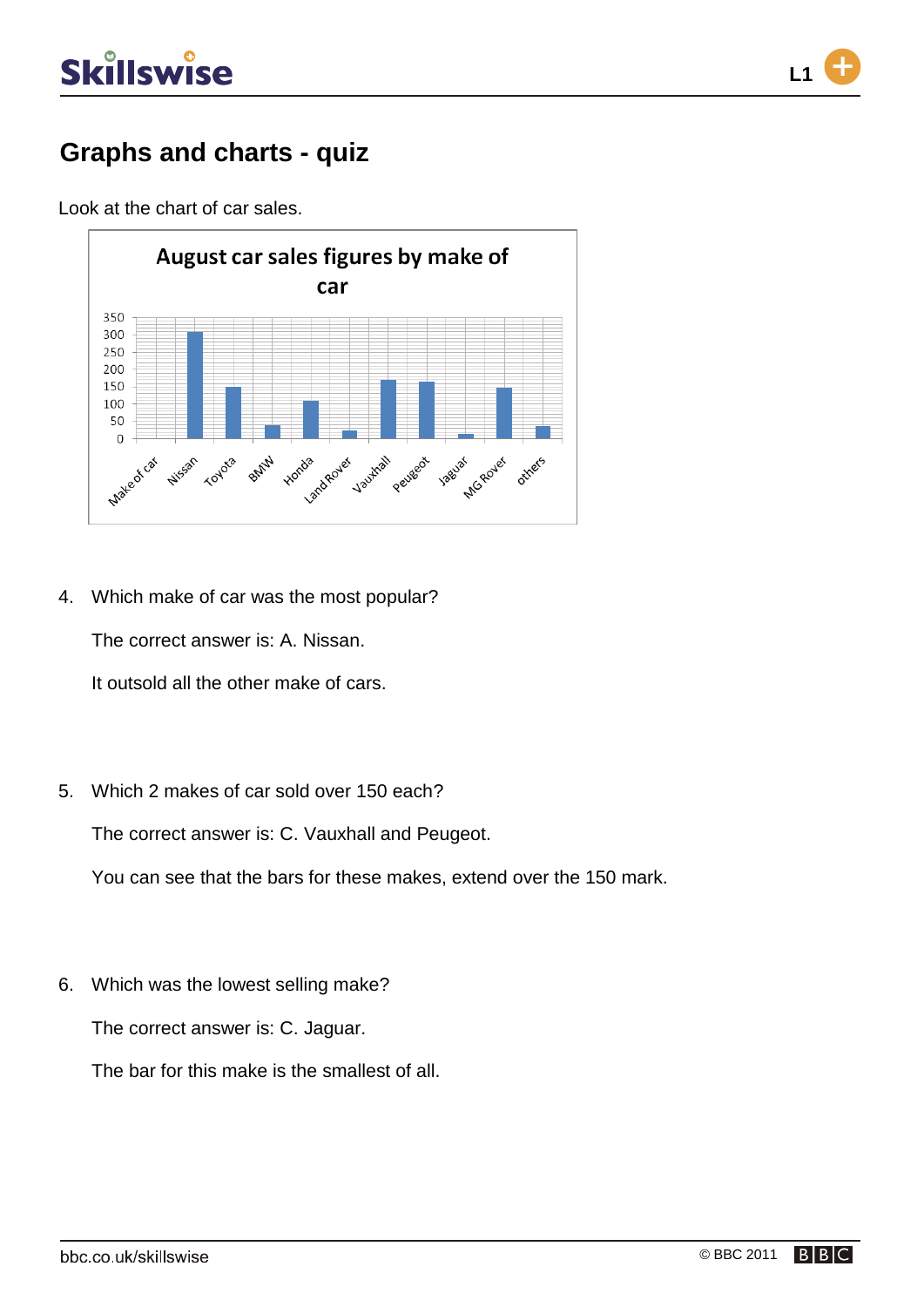

7. Here's how I spent the past 24 hours? Match the table and pie chart to find out what I spent the most time on.

| The past 24 hours |      |
|-------------------|------|
| Sleeping          | 7.5  |
| All meals         | 2.25 |
| getting dressed   | 0.5  |
| Travel            | 1.75 |
| Work              | 8.5  |
| Swimming          | 0.75 |
| Household chores  | 1.25 |
| Watching TV       | 1.5  |
| Total             | 24   |



The correct answer is: A. Working.

I spent an hour more at work than I did sleeping.

8. I spent more time on meals than travel and getting dressed combined.

The correct answer is: B. False

I spent exactly the same amount of time on meals (2.25 hours) as getting dressed and travel combined  $(1.75 + 0.5 = 2.25$  hours)

9. I spent less time watching TV than on doing my household chores.

The correct answer is: B. False.

In fact I spent MORE time watching TV (1.5 hours) than on chores (1.25 hours)

10. What did I spend the least amount of time doing?

The correct answer is: B. getting dressed

I spent only half an hour (0.5) getting dressed whereas I spent three quarters of an hour (0.75) swimming.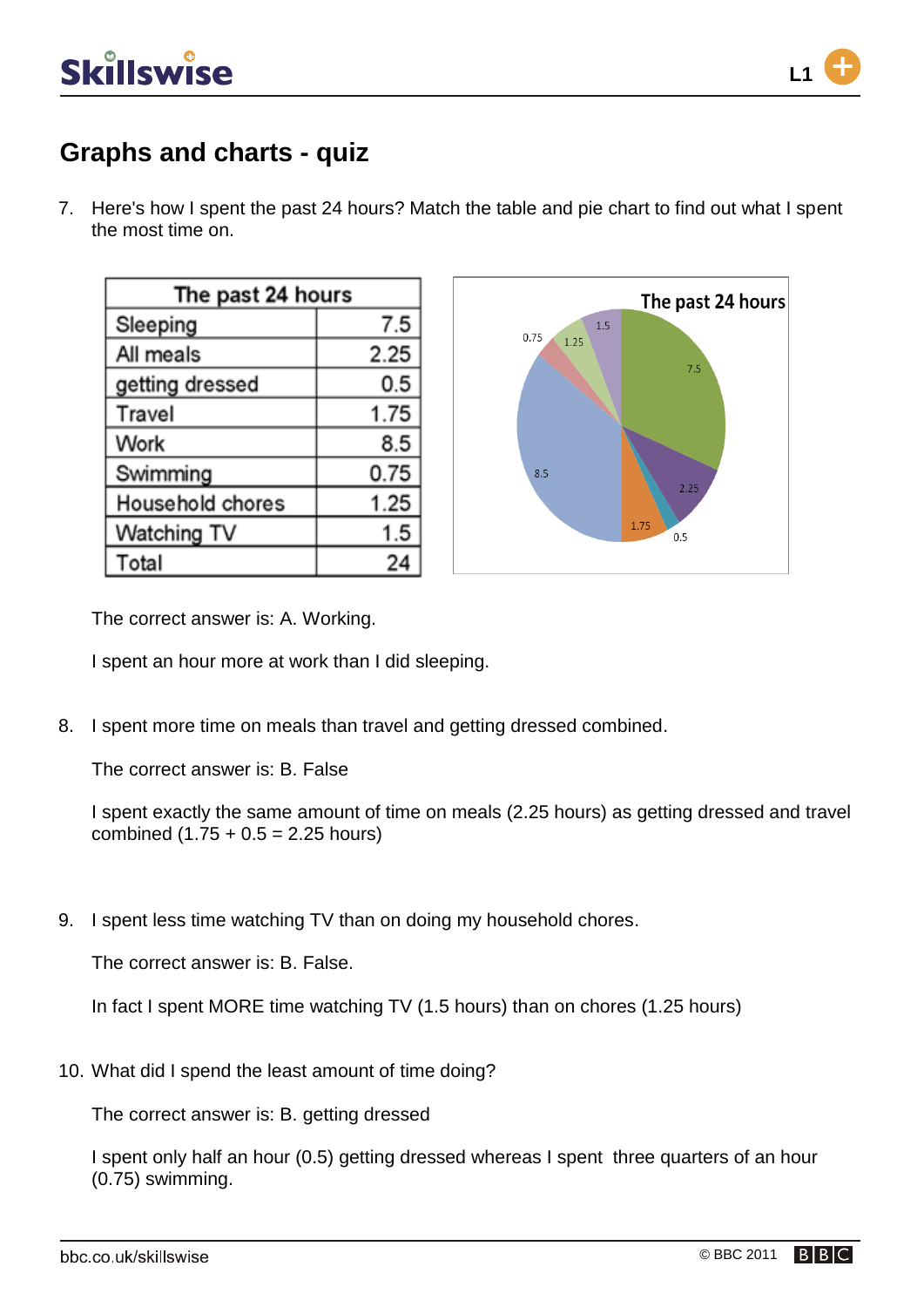

Level B

1. Choose the graph that best fits with this statement: "House prices rose in January and February, fell slightly in March and are now holding steady ".



The correct answer is: D. The graph shows the line rising, then falling and finally flattening out.

2. Choose the graph that best fits with this statement: "The TV licence has been frozen for the next 3 years".



The correct answer is: A. Graph A is a horizontal straight line confirming that that there has been no rise or fall in cost.

3. Choose the graph that best fits with this statement: "This car has excellent acceleration".



The correct answer is: C. The straight line shows that the car steadily picks up speed from a standstill position.

4. Choose the graph that best fits with this statement: "The price of groceries is still rising".



The correct answer is: B. The line in this graph is rising upwards. You might have thought that it could have been C, but the price of groceries could not be zero.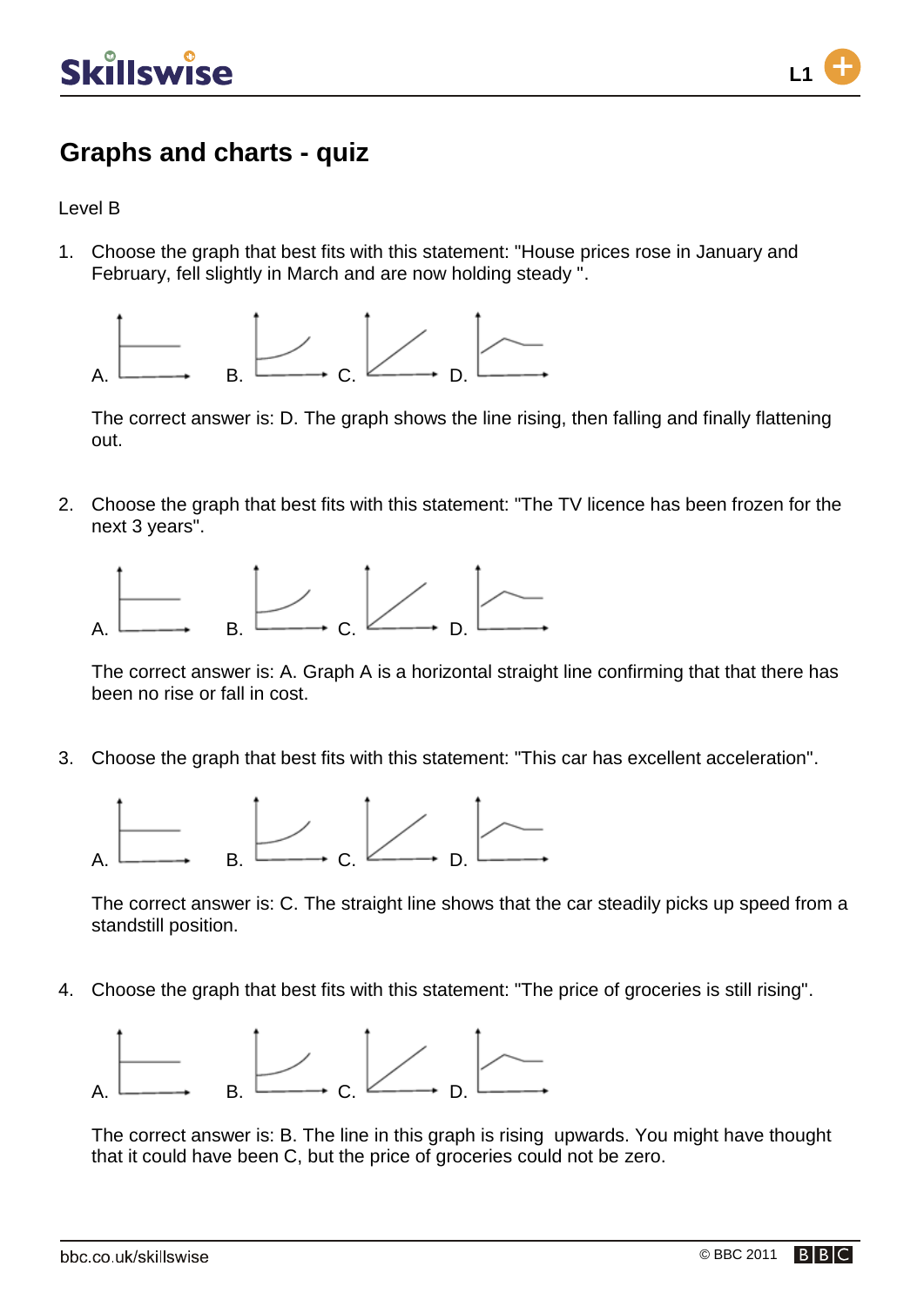

5. Look at the Venn diagram. Which country is in the United Kingdom but not in Great Britain?



The correct answer is: A. Northern Ireland. You can see that the circle labelled Great Britain does not include Northern Ireland.

6. How many countries are in included in the United Kingdom?

The correct answer is: C. 4. The 4 countries are England, Wales, Scotland and Northern Ireland.

7. From the Venn diagram, can you identify the 2 nations that make up the british Isles?

The correct answer is: A. The British Isles are made up of the United Kingdom (which includes Great Britain and Northern Ireland) and the Republic of Ireland.

8. Look at the Venn diagram. Northern Ireland is part of Ireland as well as the United Kingdom.

The correct answer is: A. True.

You can see that Northern Ireland is in the section which overlaps both the United Kingdom and Ireland circles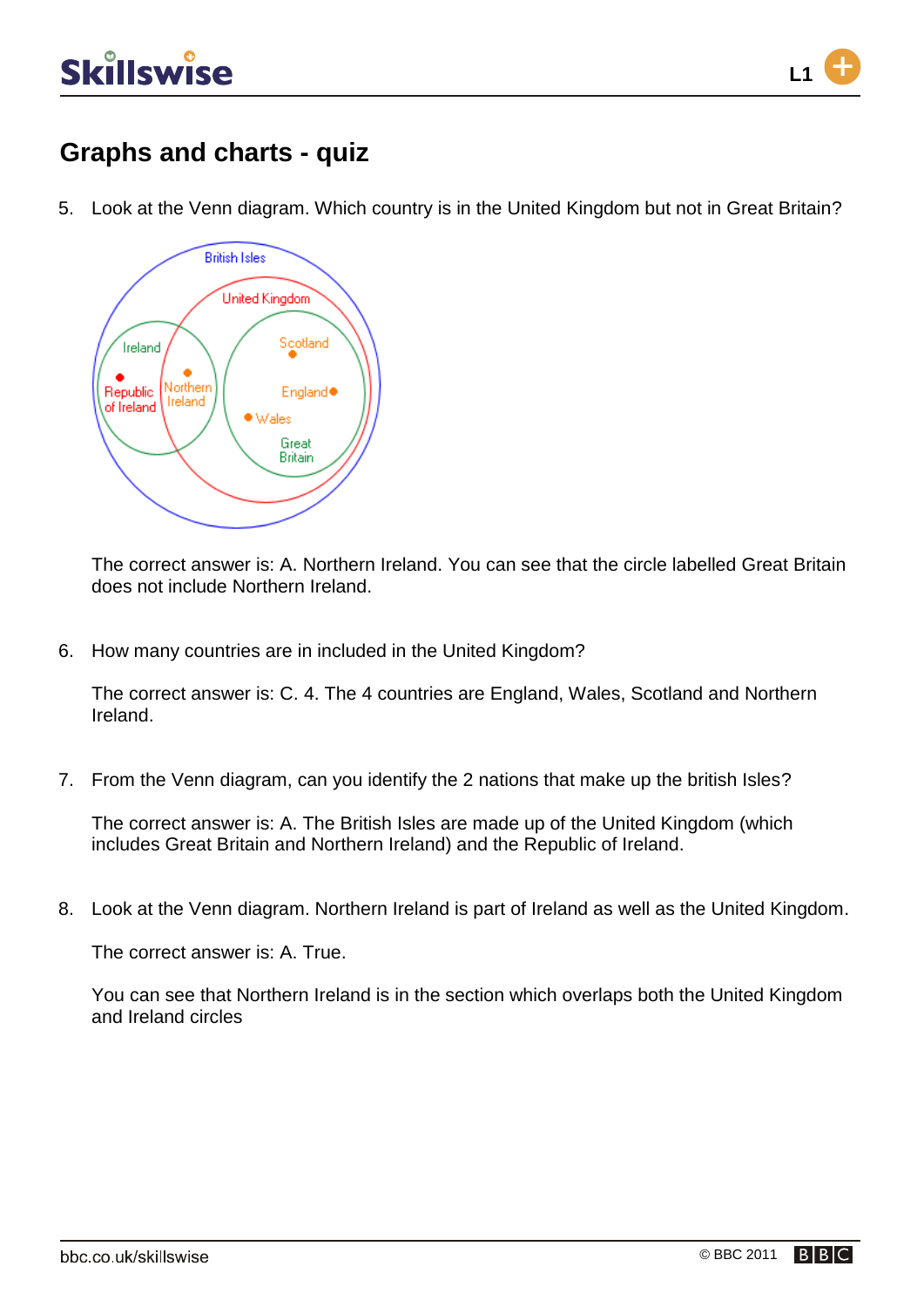### **Graphs and charts - quiz**



9. What service does the Council spend on the most?

The correct answer is: C. Adult Community Care

You can see that the largest portion of the pie is coloured orange. It is also the highest percentage of the pie (30.2%).

10. What percentage of the Council's income is spent on Education?

The correct answer is: B. more than on Children and Families

The 17.2% spent on Education is greater than the 11.5% spending on Children and Families.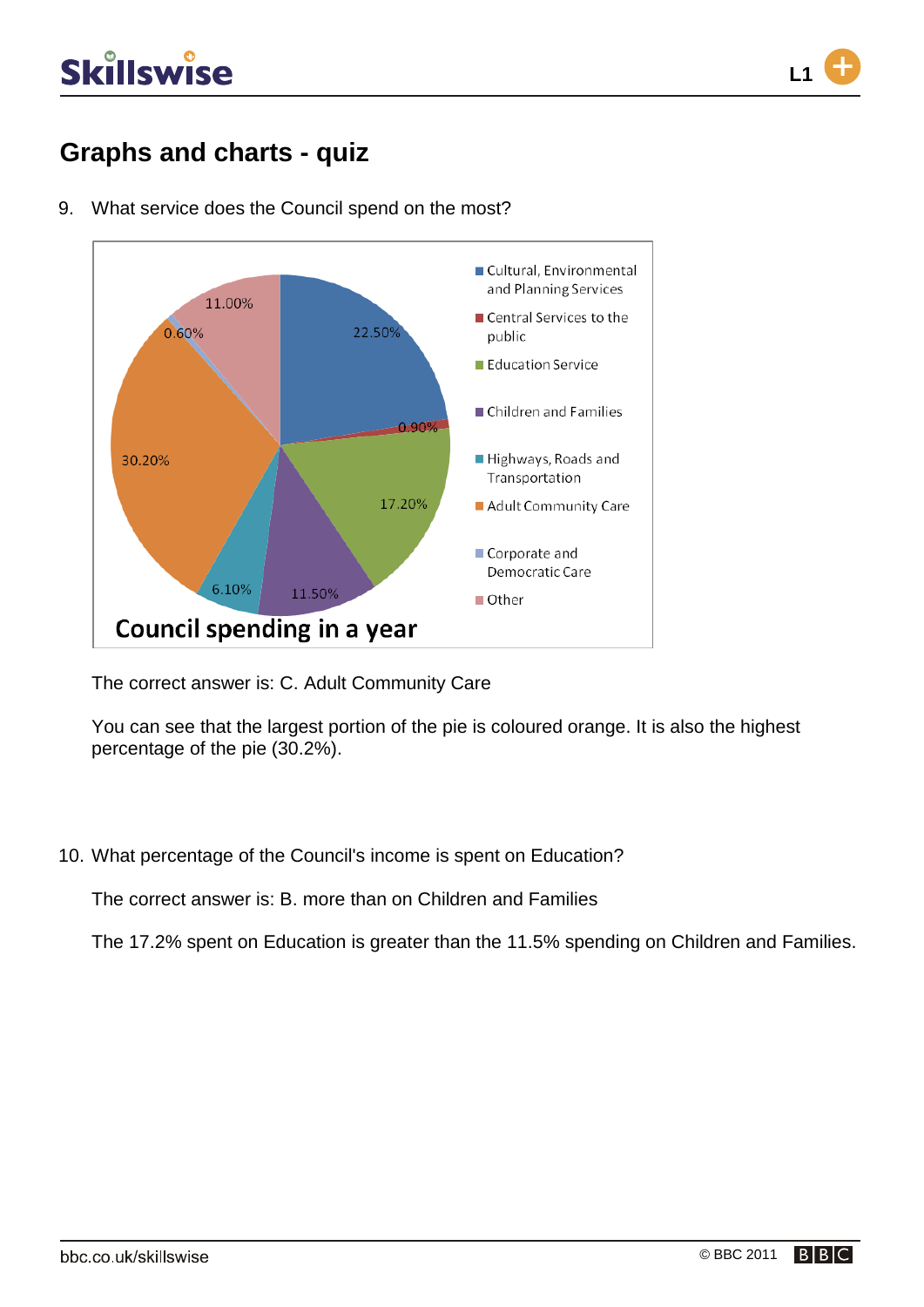

Level C

1. We collected data about the colour of shoes worn by 30 adults in a group. From the bar chart, find the second most popular colour of shoes amongst men.



The correct answer is: B. Brown. The tallest bar is for the colour black, and the second tallest bar is for the colour brown.

2. From the bar chart, find the second most popular colour of shoes amongst women.

The correct answer is: C. Red. The tallest bar for women is for the colour black, and the second tallest bar is for the colour red.

3. From the bar chart, how many adults wore white shoes?

The correct answer is: B. Correct! 1 man and one woman had white shoes

4. From the bar chart, find the total number of women who took part in the survey of shoe colours.

The correct answer is: D. 13. Count the numbers represented by the green bars.  $4+2+3+1+1+2=13$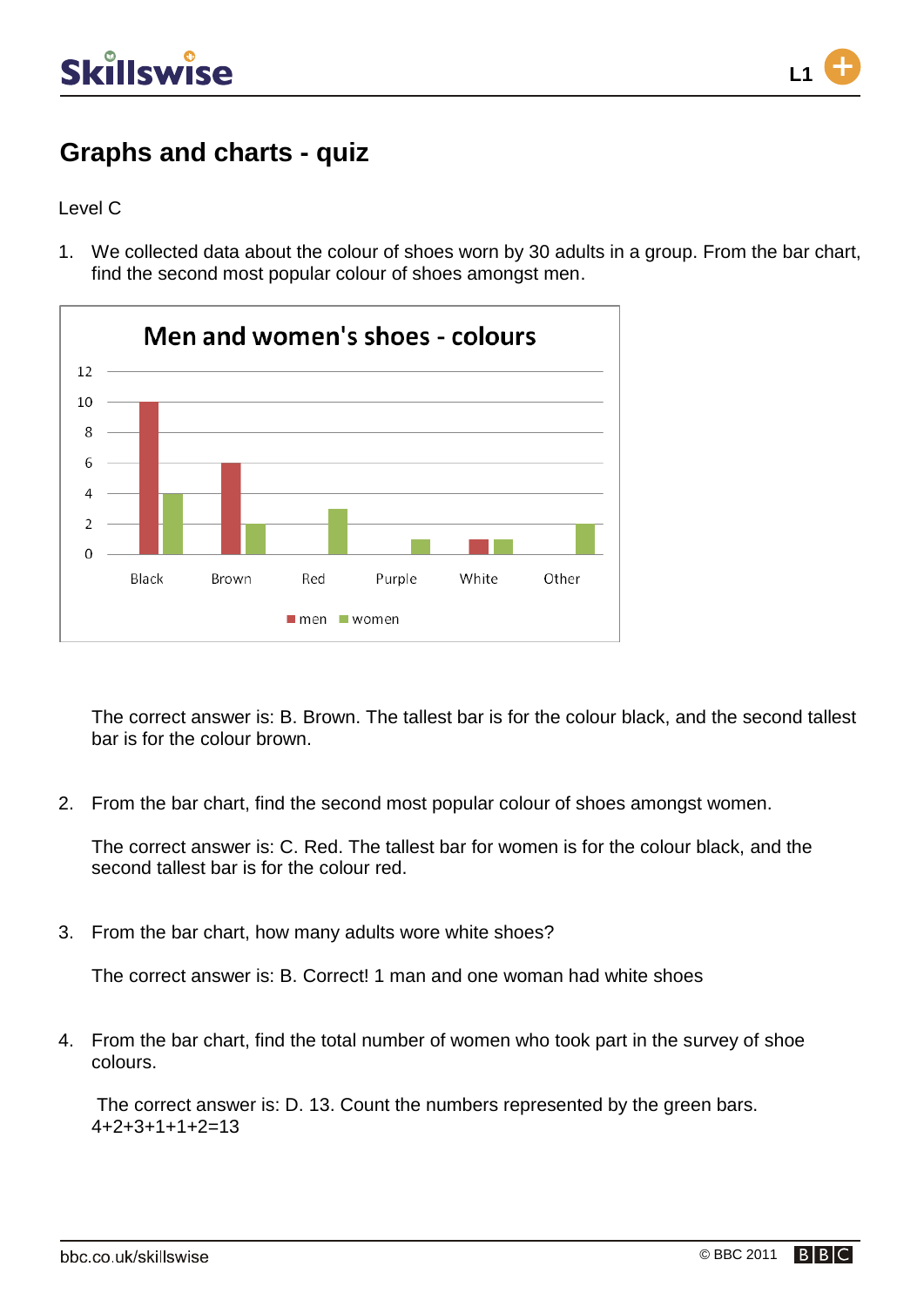

5. Which of these statements best describes what is shown in the graph?



The correct answer is: A. The number of learners we've had in our college has dropped significantly over the last five years. The line on the graph has dropped sharply.

6. From the graph, what was the decrease in the number of learners between Years 1 and 2?

The correct answer is: B. 15

In year 1 there were 545 learners, and in year 2 there were the 530. The decrease is 545 -  $530 = 15$ 

7. There was a small increase in numbers between Years 2 and 3 (see image above).

The correct answer is: A. True. The learner numbers increased from 530 to 534

8. Which of these statements best describes what is shown in the graph?

The correct answer is: C. There has been no significant change in the number of learners in the last five years.

The number of learners has not increased, nor has it dropped by over a 100. The line has only a slight slope downwards